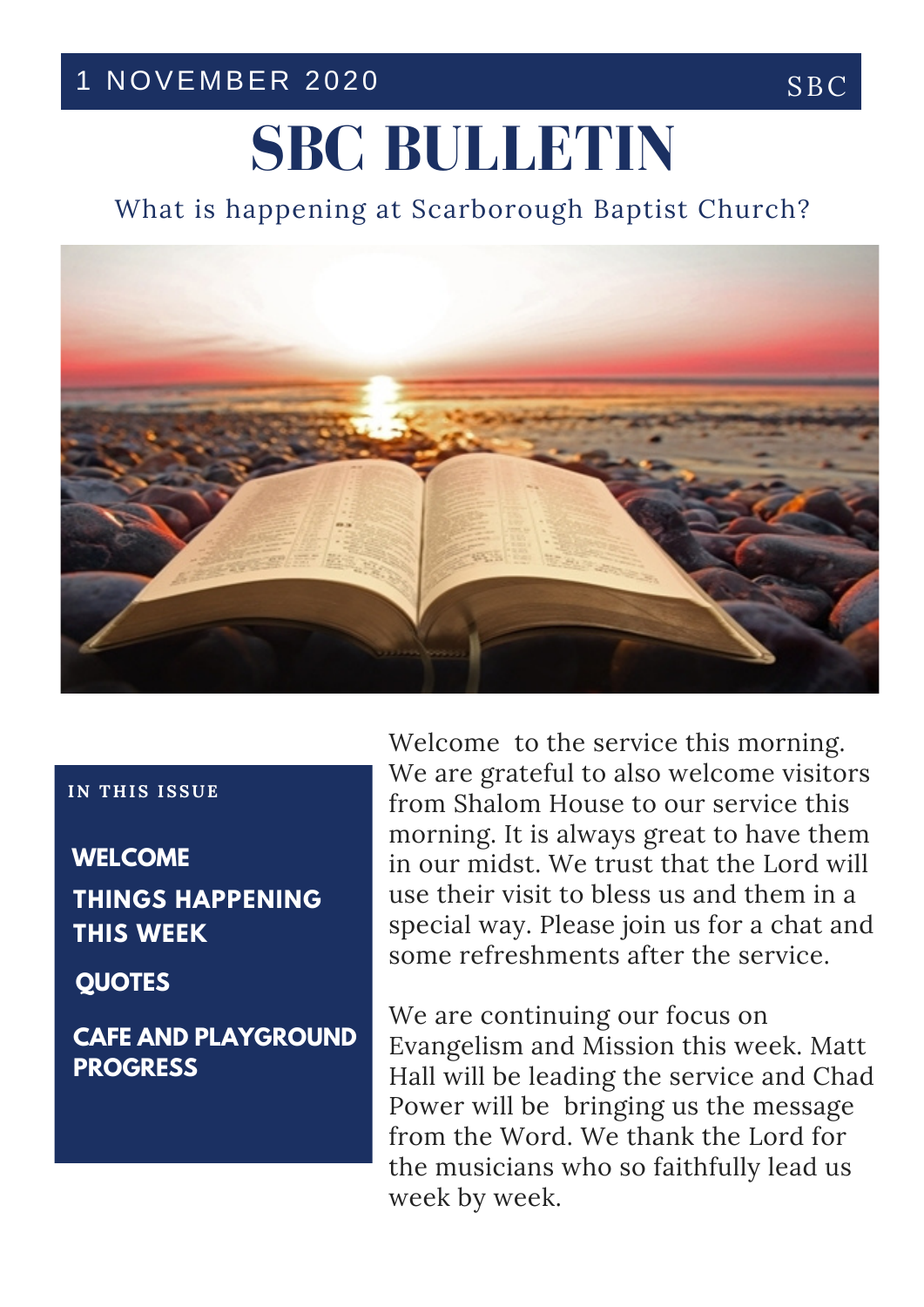## 1 NOVEMBER 2020

### HAPPENINGS THIS WEEK

#### **SUNDAY**

Prayer meeting before church; Sundays @ Six & service tonight

**Brighton Kids** continuing on every week day

#### **MONDAY**

Morning Bible Study at 9.30am at the church Evening Bible study at 7pm at the church

#### **TUESDAY**

Craft Group from about 9am-11.30am

#### **THURSDAY**

Mainly Music at 10.30am **Music Committee: THIS SUNDAY after church** Finance Meeting - once a month Management Meeting - once a month Elders' meeting - once a month

""Is not the commission of our Lord still binding upon us? Can we not do more than now we are doing?" — William Carey

"The spirit of Christ is the spirit of missions. The nearer we get to Him, the more intensely missionary we become." — Henry Martyn, missionary to India and Persia

"He is no fool who gives up what he cannot keep to gain that which he cannot lose" — Jim Elliot, missionary martyr to Indians of Ecuador

"We are debtors to every man to give him the gospel in the same measure in which we have received it" - P.F. Bresee, founder of the Church of the Nazarene

"If a commission by an earthly king is considered a honor, how can a commission by a Heavenly King be considered a sacrifice?" — David Livingstone

"Sympathy is no substitute for action." — David Livingstone, missionary to Africa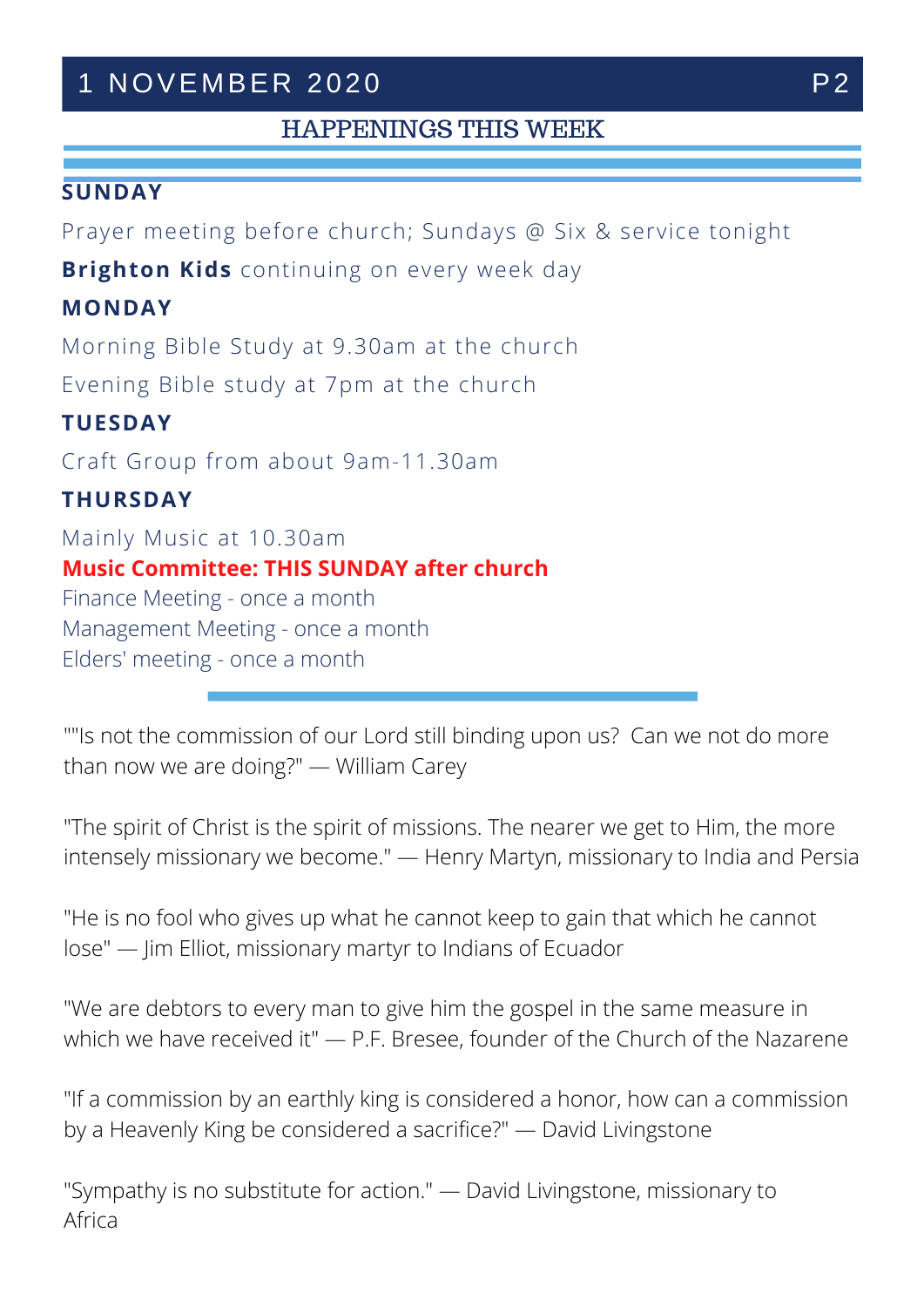## 1 NOVEMBER 2020 P3

The life of Christ can be reproduced in us as the church only by the power of the Holy Spirit. As a miraculous work of God, it is achieved not by human effort but by divine enabling. Dependence on God is, therefore, an essential part of our Christian life. At the same time, the Bible is full of commands for us to believe, obey, walk, present, fight, reckon, persevere, pursue, draw near, pray, respond, speak, and love. Our dependence on the Holy Spirit must lead to actions for God.

And yet, our actions of service to God are never the point. It is only when our actions are marked by deep humility, that we can adequately bring the message of God's love to others. The Holy Spirit empowers us by pointing us away from ourselves to Jesus. All our actions as Christians are always only grateful responses to what God has done for us in and through Christ Jesus. We can love God and others only because we have become the recipients of God's love through Christ. We experience the love of Christ through the continuing indwelling presence of his Holy Spirit within us. Therein lies our power alone.

## CAFE & PLAYGROUND PROGRESS

The work on the cafe is continuing well alongside the work on the playground. We believe that we have sufficient funds to complete the first phase of the cafe. We are so grateful that the Lord has enabled us to do all that we have done so far through the financial and practical contributions of the people in this church. Our vision is that the cafe will set up a non-threatening bridge to help us reach out to the community with the message of salvation in Jesus. We still need to put up some roofing or pergola for the outside area at an estimated cost of \$17,000.

The playground is taking shape quickly. Jan (from Moora church) who is building the playground for us has concluded that it makes more sense to complete our proposed Stages 1-3 in one go as it means using all the heavy equipment at one time. This results in great savings for us. Jan is willing for the church to pay for the final stages later but the management believes that we should pay it as soon as possible. We, furthermore, need to put down some mulch or sand underneath the play equipment as well as some form of shading around the playground. This may require another \$15,000. All this means that a few more miracles are required.